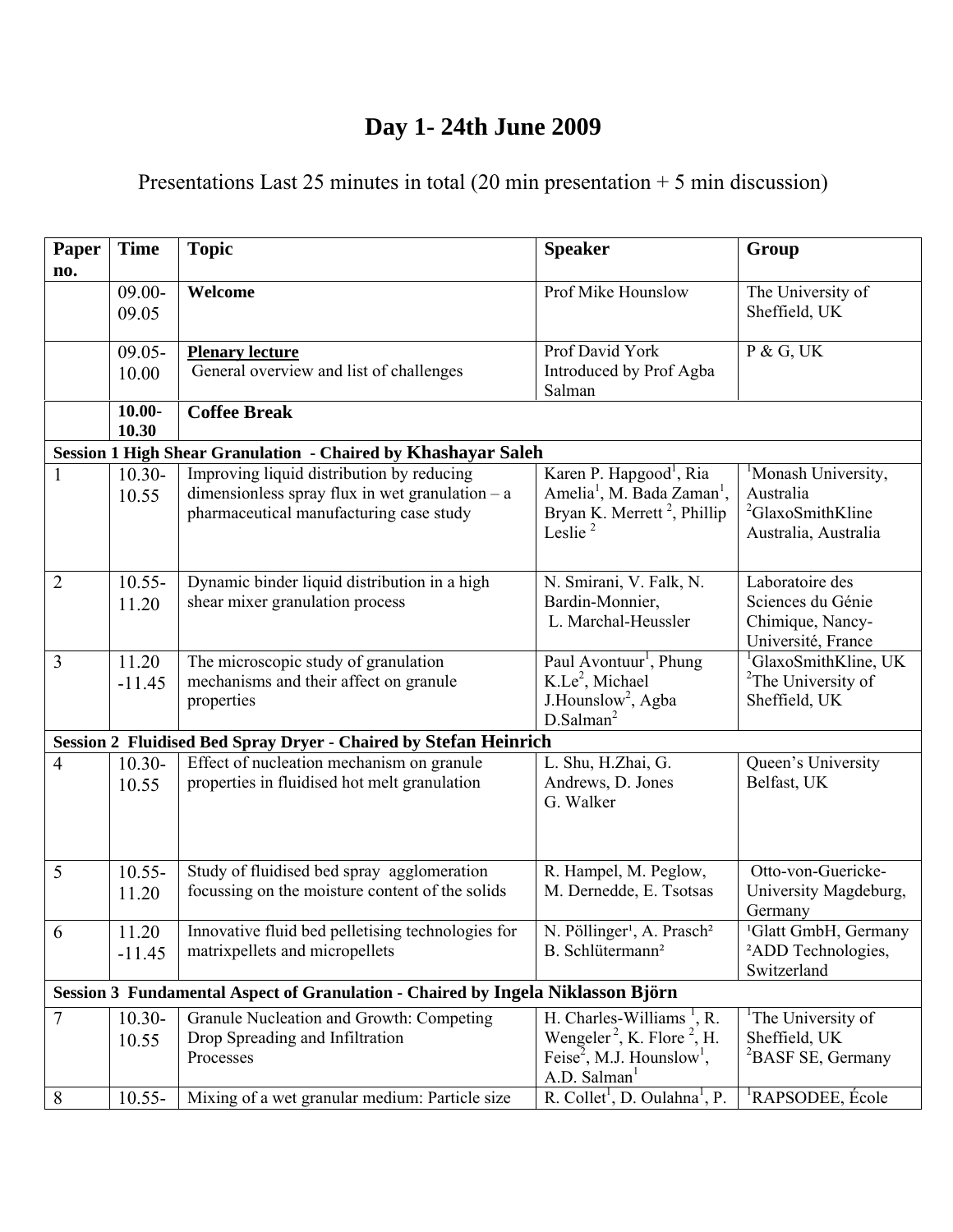|    | 11.20                   | and liquid effects                                                                                             | H. Jezequel <sup>2,</sup><br>A. De $Ryck1$ ,                                                                                                                               | des Mines d'Albi,<br>France.                                                                                                                                                                                     |
|----|-------------------------|----------------------------------------------------------------------------------------------------------------|----------------------------------------------------------------------------------------------------------------------------------------------------------------------------|------------------------------------------------------------------------------------------------------------------------------------------------------------------------------------------------------------------|
|    |                         |                                                                                                                | M. Martin <sup>2</sup>                                                                                                                                                     | <sup>2</sup> Lafarge Centre de<br>Recherche, France                                                                                                                                                              |
| 9  | 11.20<br>$-11.45$       | Rewetting effects and droplet<br>motion in wet granulation                                                     | T.H. Nguyen, K.<br>Hapgood<br>W. Shen                                                                                                                                      |                                                                                                                                                                                                                  |
|    | $11.45 -$<br>12.45      | Lunch                                                                                                          |                                                                                                                                                                            |                                                                                                                                                                                                                  |
|    | $12.45 -$               | <b>Plenary Lecture:</b>                                                                                        | Prof Hans-Jürgen Butt                                                                                                                                                      | Max Planck Institute                                                                                                                                                                                             |
|    | 13.45                   | Structure and dynamics of granular materials<br>depend on the force between the individual<br>particles        | Introduced by Prof Stefan<br>Palzer                                                                                                                                        | for Polymer Research,<br>Germany                                                                                                                                                                                 |
|    | $13.45 -$<br>14.15      | <b>Coffee break</b>                                                                                            |                                                                                                                                                                            |                                                                                                                                                                                                                  |
|    |                         | Session 4 Extrusion - Chaired by Göran Alderborn                                                               |                                                                                                                                                                            |                                                                                                                                                                                                                  |
| 10 | $14.15 -$<br>14.40      | Twin screw extrusion: Granule properties                                                                       | J. Cartwright <sup>1</sup> , D.<br>Doughty <sup>1</sup> ,<br>R Dhenge <sup>2</sup> , R. Fyles <sup>2</sup> ,<br>M. J. Hounslow <sup>2</sup> ,<br>A. D. Salman <sup>2</sup> | <sup>1</sup> GlaxoSmithKline,<br><b>UK</b><br><sup>2</sup> The University of<br>Sheffield,<br>U.K                                                                                                                |
| 11 | $14.40-$<br>15.05       | Dynamic torque measurement in twin screw<br>extrusion process                                                  | M. Köster, M. Thommes                                                                                                                                                      | Heinrich-Heine-<br>University Duesseldorf,<br>Germany                                                                                                                                                            |
| 12 | $15.05 -$<br>15.30      | Scale-up and interchangeability of twin-screw<br>granulators used for a continuous wet granulation<br>process. | B. Van Melkebeke, C.<br>Vervaet, J. P. Remon                                                                                                                               | Ghent University,<br>Belgium                                                                                                                                                                                     |
|    | <b>Session 5 Drying</b> | and Spray Dryer Process - Chaired by Gavin Walker                                                              |                                                                                                                                                                            |                                                                                                                                                                                                                  |
| 13 | $16.00 -$<br>16.25      | Conceptual design of a pseudo-continuous<br>granulator-dryer                                                   | Davide Manca <sup>1</sup> , Guia<br>Bertuzzi <sup>2</sup> , Leonardo<br>Rabaglia <sup>3</sup> , Francesco<br>Nucci <sup>4</sup>                                            | <sup>1</sup> Politecnico di<br>Milano, Italy<br><sup>2</sup> IMA S.P.A. Active<br>Division, Italy<br>$3$ IMA S.p.A.<br>Innovation, Research &<br>New Technologies,<br>Italy<br><sup>4</sup> Zanchetta Srl, Italy |
| 14 | $16.25 -$<br>16.50      | Modeling of agglomerate growth in fluidized<br>bed spray drying                                                | K. Terrazas-Velarde, M.<br>Peglow, E. Tsotsas                                                                                                                              | <b>Thermal Process</b><br>Engineering, Otto-von-<br>Guericke-University<br>Magdeburg, Germany                                                                                                                    |
| 15 | $16.50 -$<br>17.15      | An experimental study of agglomeration in spray<br>driers                                                      | A. M. Williams <sup>1</sup> , J. R.<br>Jones <sup>2</sup> , A.H.J. Paterson <sup>2</sup> ,<br>D.L. Pearce <sup>1</sup>                                                     | <sup>1</sup> Fonterra Research<br>Centre, New Zealand<br><sup>2</sup> School of Technology<br>and Advanced<br>Engineering, Massey<br>University, New<br>Zealand                                                  |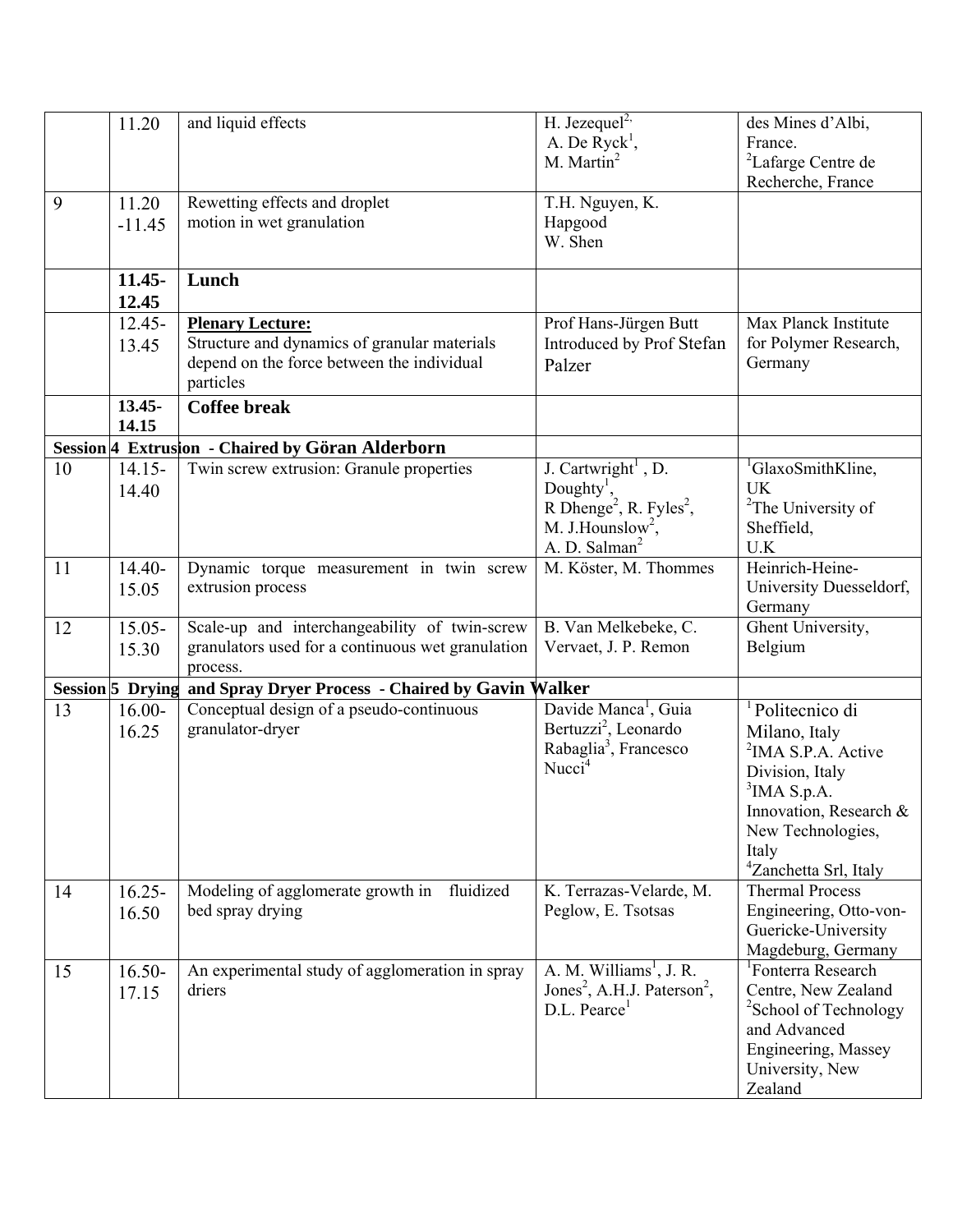|    |           | <b>Session 6 Coating - Chaired by Klaus Eichler</b>             |                                                                                       |                                     |
|----|-----------|-----------------------------------------------------------------|---------------------------------------------------------------------------------------|-------------------------------------|
| 16 | $14.15 -$ | Identification of defluidization in fluidized bed               | M.R. Parise, C.A.M.,                                                                  | University of Campinas              |
|    | 14.40     | coating                                                         | Silva, M. J., Ramazini                                                                | (UNICAMP), Brazil                   |
|    |           |                                                                 | O.P. Taranto                                                                          |                                     |
| 17 | $14.40-$  | Nanosuspension spray-coating system for                         | H. Ichikawa, M. Takada                                                                | Kobe Gakuin                         |
|    | 15.05     | improving dissolution properties of a poorly                    | Y. Fukumori                                                                           | University, Japan                   |
|    |           | water-soluble drug                                              |                                                                                       |                                     |
| 18 | $15.05 -$ | Surface modification of talc particles by dry                   | G. Lefebvre, L. Galet                                                                 | <b>Ecole Nationale</b>              |
|    | 15.30     | coating: influence on the Wettability and the                   | A. Chamayou                                                                           | Supérieure des                      |
|    |           | dispensability in aqueous solutions.                            |                                                                                       | Techniques                          |
|    |           |                                                                 |                                                                                       | Industrielles et des                |
|    |           |                                                                 |                                                                                       | Mines d'Albi-Carmaux,               |
|    |           |                                                                 |                                                                                       | Centre RAPSODEE,                    |
|    |           |                                                                 |                                                                                       | France                              |
|    | 15.30-    | <b>Coffee Break</b>                                             |                                                                                       |                                     |
|    | 16.00     |                                                                 |                                                                                       |                                     |
|    |           | Section 7 Contact Mechanics - Chaired by Ali Hassanpour Rudbari |                                                                                       |                                     |
| 19 | $16.00 -$ | On the capillary force/viscous force transition in              | James Bowen,                                                                          | University of                       |
|    | 16.25     | pendular liquid bridges                                         | David Cheneler,                                                                       | Birmingham, , UK                    |
|    |           |                                                                 | Zhibing Zhang,                                                                        |                                     |
|    |           |                                                                 | Michael C.L. Ward                                                                     |                                     |
|    |           |                                                                 | Michael J. Adams,                                                                     |                                     |
| 20 | $16.25 -$ | Micromechanics of fine particle adhesion:                       | J. Tomas                                                                              | Otto-von-Guericke-                  |
|    | 16.50     | contact models and energy absorption                            |                                                                                       | University, Germany                 |
| 21 | $16.50 -$ | Effect of the liquid layer on the impact behaviour              |                                                                                       | <sup>1</sup> Hamburg University of  |
|    | 17.15     | of particles                                                    | S. Antonyuk <sup>1</sup> , S.<br>Heinrich <sup>1</sup> , M. Dosta <sup>1</sup> , M.S. | Technology, Germany                 |
|    |           |                                                                 | van Buijtenen <sup>2</sup> , N.G.                                                     | <sup>2</sup> University of Twente,  |
|    |           |                                                                 | Deen <sup>2</sup> J.A.M. Kuipers <sup>2</sup>                                         | The Netherlands                     |
|    |           | <b>Section 8 Spout Fluidized Bed - Chaired by Hongsing Tan</b>  |                                                                                       |                                     |
| 22 | $16.00 -$ | An experimental study of the effect of collision                | Maureen S. van                                                                        | <sup>1</sup> University of Twente,  |
|    | 16.25     | properties on spout fluidized bed dynamics                      | Buijtenen <sup>1</sup> , Matthias                                                     | The Netherlands                     |
|    |           |                                                                 | Börner <sup>2</sup> , Niels G. Deen <sup>1</sup> ,                                    | <sup>2</sup> Otto-von-Guericke-     |
|    |           |                                                                 | Stefan Heinrich <sup>2,3</sup> , Sergiy                                               | University Magdeburg,               |
|    |           |                                                                 | Antonyuk <sup>2,3</sup>                                                               | Germany                             |
|    |           |                                                                 | J.A.M. Kuipers <sup>1</sup>                                                           | <sup>3</sup> Hamburg University of  |
|    |           |                                                                 |                                                                                       | Technology, Germany                 |
| 23 | $16.25 -$ | Analysis of the fluidization behaviour and                      | O. Gryczka <sup>1</sup> , S. Heinrich <sup>1</sup> ,                                  | <sup>1</sup> Hamburg University of  |
|    | 16.50     | application of a novel spouted bed apparatus for                | N.G. Deen <sup>2</sup> , J.A.M.                                                       | Technology, Germany                 |
|    |           | spray granulation and coating                                   | Kuipers <sup>2,</sup> M. Jacob <sup>3</sup>                                           | <sup>2</sup> University of Twente,  |
|    |           |                                                                 |                                                                                       | The Netherlands                     |
|    |           |                                                                 |                                                                                       | <sup>3</sup> Glatt Ingenieurtechnik |
|    |           |                                                                 |                                                                                       | GmbH Weimar,                        |
|    |           |                                                                 |                                                                                       | Germany                             |
| 24 | $16.50 -$ | Non-crosslinked chitosan nanoparticles as a                     | H. Ichikawa $^{1,3}$ , M.                                                             | <sup>1</sup> Kobe Gakuin            |
|    | 17.15     | novel biodegradable coating agent for prolonged-                | Morinaga1, H. Abe <sup>2,3</sup> ,                                                    | University, Japan                   |
|    |           | release microencapsulation of protein drugs by                  | M. Naito <sup>2,3</sup> ,                                                             | <sup>2</sup> Osaka University,      |
|    |           | spouted-bed spray-coating                                       | Y. Fukumori <sup>1</sup> , <sup>3</sup>                                               | Japan                               |
|    |           |                                                                 |                                                                                       | <sup>3</sup> Kobe Gakuin            |
|    |           |                                                                 |                                                                                       | University, Japan                   |
|    |           | <b>Session 9 Solid Flow - Chaired by Paul Avontuur</b>          |                                                                                       |                                     |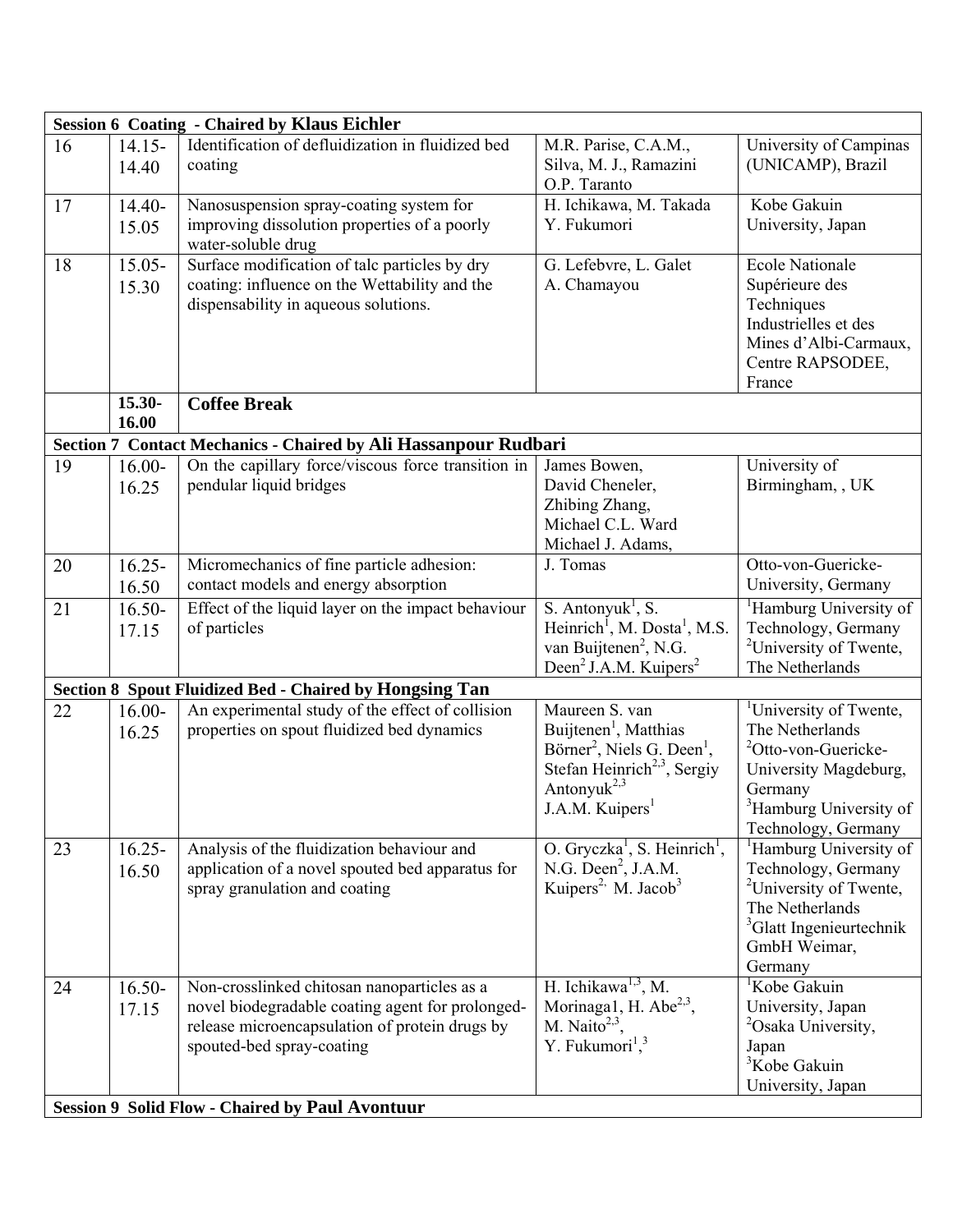| 25 | $14.15 -$<br>14.40 | Numerical investigation of effects of<br>agglomerate property and flow condition on the<br>powder dispersion in a simple inhaler     | $Z.B.$ Tong <sup>1</sup> , R.Y. Yang <sup>1</sup> ,<br>A.B. Yu <sup>1</sup> , S. Adi <sup>2</sup> ,<br>H.K. Chan <sup>2</sup>                                        | <sup>1</sup> University of New<br>South Wales, Australia<br><sup>2</sup> University of Sydney,<br>Australia                                          |
|----|--------------------|--------------------------------------------------------------------------------------------------------------------------------------|----------------------------------------------------------------------------------------------------------------------------------------------------------------------|------------------------------------------------------------------------------------------------------------------------------------------------------|
| 26 | 14.40-<br>15.05    | Effect of liquid binder on solids flow pattern in a<br>conical high shear mixer                                                      | Xianfeng Fan <sup>1</sup> , David J.<br>Parker <sup>2</sup> , Zufang Yang <sup>2</sup> ,<br>Boonho $Ng^3$ , Yulong<br>$\text{Ding}^3$ , Mojtaba Ghadiri <sup>3</sup> | London South Bank<br>University, London UK<br><sup>2</sup> University of<br>Birmingham,<br>Birmingham, UK<br><sup>3</sup> University of Leeds,<br>UK |
| 27 | $15.05 -$<br>15.30 | The aerodynamic dispersion of cohesive loose<br>powder aggregates: the effect of interparticle<br>cohesion on dispersion performance | G. Calvert, A. Hassanpour<br>M. Ghadiri                                                                                                                              | University of Leeds,<br>UK                                                                                                                           |

## **Day 2- 25th June 2009**

| Paper | <b>Time</b>                                                                  | <b>Topic</b>                                                          | <b>Speaker</b>                  | Group                                                   |  |
|-------|------------------------------------------------------------------------------|-----------------------------------------------------------------------|---------------------------------|---------------------------------------------------------|--|
| no.   |                                                                              |                                                                       |                                 |                                                         |  |
|       | $09.00 -$                                                                    | <b>Plenary Lecture:</b>                                               | Prof Mike Hounslow              | University of Sheffield, UK                             |  |
|       | 10.00                                                                        | Importance of structure to granule                                    | Introduced by Prof              |                                                         |  |
|       |                                                                              | properties and choice of process                                      | David York                      |                                                         |  |
|       |                                                                              |                                                                       |                                 |                                                         |  |
|       | $10.00 -$                                                                    | <b>Coffee Break</b>                                                   |                                 |                                                         |  |
|       | 10.30                                                                        |                                                                       |                                 |                                                         |  |
|       |                                                                              | <b>Session 1 High Shear Granulation - Chaired by Christian Seiler</b> |                                 |                                                         |  |
| 28    | $10.30 -$                                                                    | <b>Seeded Granulation</b>                                             | N. Rahmanian, A.                | University of                                           |  |
|       | 10.55                                                                        |                                                                       | Naji, M. Ghadiri                | Leeds, UK                                               |  |
|       |                                                                              |                                                                       |                                 |                                                         |  |
|       |                                                                              |                                                                       |                                 |                                                         |  |
|       |                                                                              |                                                                       |                                 |                                                         |  |
| 29    | $10.55 -$                                                                    | Product driven process synthesis of                                   | S. Gupta,                       | Unilever R&D, The Netherlands                           |  |
|       | 11.20                                                                        | granulation processes                                                 | P. Bongers                      |                                                         |  |
| 30    | $11.20 -$                                                                    | Single foam in high shear granulator                                  | Melvin X.L. Tan                 | Monash University,                                      |  |
|       | 11.45                                                                        |                                                                       | Karen P. Hapgood                | Australia                                               |  |
|       |                                                                              |                                                                       |                                 |                                                         |  |
|       |                                                                              | <b>Session 2 Numerical Simulation - Chaired by Gavin Reynolds</b>     |                                 |                                                         |  |
| 31    | $10.30 -$                                                                    | Fluid dynamics simulation of the high                                 | A. Darelius <sup>1</sup> , J.   | <sup>1</sup> Chalmers University of                     |  |
|       | 10.55                                                                        | shear mixing process                                                  | Remmelgas <sup>1</sup> , A.     | Technology, Sweden<br><sup>2</sup> Imperial College, UK |  |
|       |                                                                              |                                                                       | Rasmuson <sup>1</sup> , B. van  | <sup>3</sup> AstraZeneca, Sweden                        |  |
|       |                                                                              |                                                                       | Wachem <sup>2</sup> , I.        |                                                         |  |
|       |                                                                              |                                                                       | Niklasson Björn <sup>3</sup>    |                                                         |  |
| 32    | $10.55 -$                                                                    | Theory and numerical simulation of two-                               | Themis Matsoukas <sup>1</sup> , | <sup>1</sup> Pennsylvania State University,             |  |
|       | 11.20                                                                        | component granulation.                                                | Pavol Rajniak <sup>2</sup>      | <b>USA</b>                                              |  |
|       |                                                                              |                                                                       | Carl Marshall <sup>1</sup>      | <sup>2</sup> Merck & Co., Inc., USA                     |  |
| 33    | $11.20 -$                                                                    | Coupling of CIP and DEM: Particle-                                    | K. Washino <sup>1</sup> , H.S.  | <sup>1</sup> The University of Sheffield, UK            |  |
|       | 11.45                                                                        | liquid interaction                                                    | Tan <sup>2</sup> , M.J.         | <sup>2</sup> P&G Technical Centres Ltd, UK              |  |
|       |                                                                              |                                                                       | Hounslow <sup>1</sup> ,         |                                                         |  |
|       |                                                                              |                                                                       | A.D. Salman <sup>1</sup>        |                                                         |  |
|       | Session 3 Mechanical Characterisation of Granules - Chaired by Juergen Tomas |                                                                       |                                 |                                                         |  |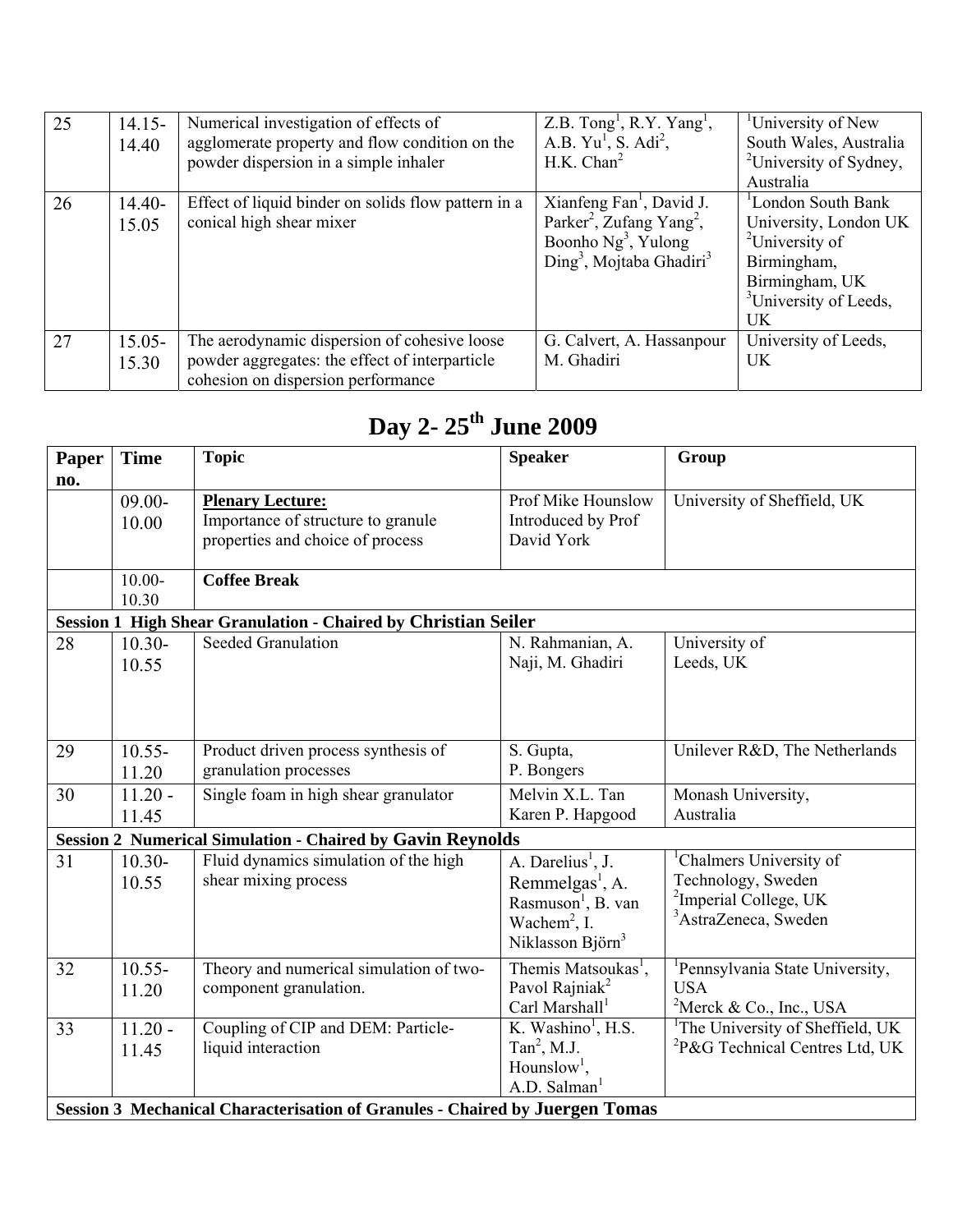| 34 | $10.30 -$          | The restitution coefficient of three types                                   | P. Mueller <sup>1</sup> , S.                                                | Otto-von-Guericke University,                                                            |
|----|--------------------|------------------------------------------------------------------------------|-----------------------------------------------------------------------------|------------------------------------------------------------------------------------------|
|    | 10.55              | of wet granules                                                              | Antonyuk <sup>2</sup> , J.<br>Tomas <sup>1</sup> , S. Heinrich <sup>2</sup> | Germany<br><sup>2</sup> Technical University Hamburg-                                    |
|    |                    |                                                                              |                                                                             | Harburg, Germany                                                                         |
|    |                    |                                                                              |                                                                             |                                                                                          |
| 35 | $10.55 -$          | Investigations of the correlations between                                   | Dr. M. Nebelung                                                             | Fraunhofer-Institut Keramische                                                           |
|    | 11.20              | granule microstructure and deformation                                       | S. Eckhard                                                                  | Technologien und Systeme,                                                                |
| 36 | $11.20 -$          | behaviour<br>Characterization of coating formulation                         | G. Perfetti <sup>1</sup> , C. Van                                           | Germany<br><sup>1</sup> Delft University of Technology                                   |
|    | 11.45              | and process manufacturing understanding                                      | der Meer <sup>2</sup> , T.                                                  | <sup>2</sup> INHOLLAND College, The                                                      |
|    |                    | as tool for determination of coating's                                       | Aubert <sup>1</sup> , H.                                                    | Netherlands                                                                              |
|    |                    | strength                                                                     | Wildeboer <sup>3</sup> , G.<br>Meesters <sup>3</sup>                        | <sup>3</sup> DSM Food Specialties, The<br>Netherlands                                    |
|    |                    |                                                                              |                                                                             |                                                                                          |
|    |                    |                                                                              |                                                                             |                                                                                          |
|    | $11.45 -$<br>12.45 | Lunch                                                                        |                                                                             |                                                                                          |
| 37 | $12.45 -$          | <b>Plenary Lecture:</b>                                                      | Prof Stefan Palzer                                                          | Nestlé Research Centre,                                                                  |
|    | 13.45              | Similarities in the agglomeration of                                         | Introduced by Prof.                                                         | Switzerland                                                                              |
|    |                    | pharmaceuticals, detergents, chemicals<br>and food powders                   | <b>Gabrie Meesters</b>                                                      |                                                                                          |
|    | $13.45 -$          | <b>Coffee Break</b>                                                          |                                                                             |                                                                                          |
|    | 14.15              |                                                                              |                                                                             |                                                                                          |
|    |                    |                                                                              |                                                                             |                                                                                          |
|    |                    | Session 4 Process Analytical Technique (PAT) - Chaired by James Cartwright   | Jari Leskinen <sup>1,2</sup> Sami                                           |                                                                                          |
| 38 | $14.15 -$<br>14.40 | Lab scale fluidized bed granulator<br>instrumented with non-invasive process | Poutiainen <sup>1</sup> , Matti                                             | <sup>1</sup> University of Kuopio, Finland<br><sup>2</sup> University of Kuopio, Finland |
|    |                    | monitoring devices                                                           | Okkonen <sup>3</sup> , Jyrki                                                | <sup>3</sup> VTT Technical Research Centre                                               |
|    |                    |                                                                              | Savela <sup>3</sup> , Mari                                                  | of Finland, Finland                                                                      |
|    |                    |                                                                              | Tenhunen <sup>3</sup> , Reijo                                               |                                                                                          |
|    |                    |                                                                              | Lappalainen <sup>2</sup> , Jarkko<br>Ketolainen <sup>1</sup> ,              |                                                                                          |
|    |                    |                                                                              | Kristiina Järvinen                                                          |                                                                                          |
| 39 | 14.40-             | Quantitative analysis of structure and                                       | Jan Bartacek <sup>1,3</sup> ,                                               | <sup>1</sup> Wageningen University, The                                                  |
|    | 15.05              | transport processes in anaerobic<br>methanogenic granules using Magnetic     | Frank Vergeldt <sup>2</sup> , Edo<br>Gerkema <sup>2,</sup> Henk Van         | Netherlands<br><sup>2</sup> Wageningen University, The                                   |
|    |                    | Resonance Imaging                                                            | $As2$ , Piet Lens <sup>1,3</sup>                                            | Netherlands                                                                              |
|    |                    |                                                                              |                                                                             | <sup>3</sup> UNESCO-IHE, The Netherlands                                                 |
|    |                    |                                                                              | M. Cavinato <sup>1</sup> , M.                                               | <sup>1</sup> Università di Padova, Italy                                                 |
| 40 | $15.05 -$<br>15.30 | Formulation design for optimal high-<br>shear wet granulation using on-line  | Bresciani <sup>2</sup> , M.                                                 | <sup>2</sup> GlaxoSmithKline, Italy                                                      |
|    |                    | torque measurements                                                          | Machin <sup>2</sup> ,                                                       |                                                                                          |
|    |                    |                                                                              | F. Cappitelli <sup>2</sup> , P.                                             |                                                                                          |
|    |                    | <b>Session 5 Mixer - Chaired by Renee Boerefijn</b>                          | Canu <sup>1</sup> A. Santomaso <sup>1</sup>                                 |                                                                                          |
| 41 | $14.15 -$          | Analysis of particle mixing in a paddle                                      | A. Hassanpour <sup>1</sup> , H.                                             | <sup>1</sup> University of Leeds, UK                                                     |
|    | 14.40              | mixer                                                                        | Tan <sup>2</sup> , A. Bayly <sup>2</sup> M.                                 | ${}^{2}P\&G$ Technical Centre Ltd., UK                                                   |
|    |                    |                                                                              |                                                                             |                                                                                          |
|    |                    |                                                                              | Ghadiri <sup>1</sup>                                                        |                                                                                          |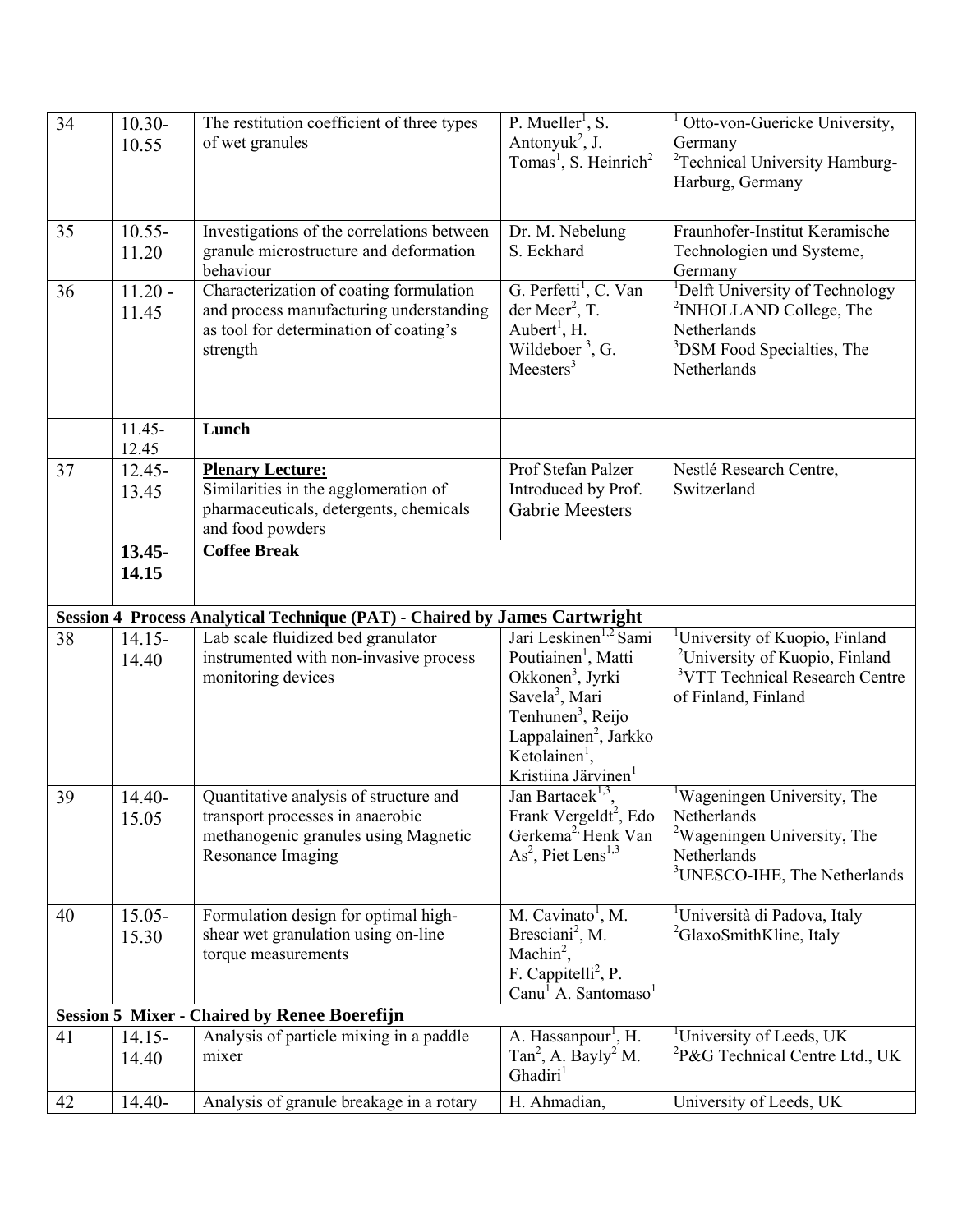|                      | 15.05              | mixing drum: experimental study and                                                                         | M. Eggert,                                                                                                                   |                                                                                                                                     |
|----------------------|--------------------|-------------------------------------------------------------------------------------------------------------|------------------------------------------------------------------------------------------------------------------------------|-------------------------------------------------------------------------------------------------------------------------------------|
|                      |                    | Distinct Element Method analysis                                                                            | A. Hassanpour<br>M. Ghadiri                                                                                                  |                                                                                                                                     |
| 43                   | $15.05 -$          | Fractal morphogenesis description of                                                                        | E. Rondet <sup>1</sup> , M.                                                                                                  | <sup>1</sup> Université Montpellier, France                                                                                         |
|                      | 15.30              | agglomeration in low shear mixer                                                                            | Delalonde <sup>2</sup> , T. Ruiz <sup>1</sup> ,<br>$J.P.$ Desfours <sup>1</sup>                                              | <sup>2</sup> Université Montpellier, France                                                                                         |
|                      |                    |                                                                                                             |                                                                                                                              |                                                                                                                                     |
|                      |                    | Session 6 Encapsulation / Foam - Chaired by Steve Keningley                                                 |                                                                                                                              |                                                                                                                                     |
| 44                   | $14.15 -$          | Dry water: from physico-chemical                                                                            | Laurent Forny,                                                                                                               | Université de Technologie de                                                                                                        |
|                      | 14.40              | aspects to process related parameters                                                                       | Isabelle Pezron,<br>Khashayar Saleh                                                                                          | Compiègne, Transformation<br>Intégrée de la Matière<br>Renouvelable, France                                                         |
| 45                   | 14.40-<br>15.05    | Product and process optimization using<br>artificial neural networks - an<br>encapsulation case study       | M. Jacob                                                                                                                     | Glatt Ingenieurtechnik GmbH<br>Weimar, Germany                                                                                      |
| 46                   | $15.05 -$<br>15.30 | Granulation of gelling polymers with<br>foamed binder solutions                                             | K.Walter <sup>1</sup> , P.<br>Luukkonen <sup>1</sup> , S.<br>Abrahmsén Alami <sup>2</sup><br>and Martin Wikberg <sup>1</sup> | <sup>1</sup> AstraZeneca, Product<br>Development, Mölndal, Sweden<br><sup>2</sup> AstraZeneca, Product<br>Development, Lund, Sweden |
|                      |                    |                                                                                                             |                                                                                                                              |                                                                                                                                     |
|                      | 15.30-<br>16.00    | <b>Coffee Break</b>                                                                                         |                                                                                                                              |                                                                                                                                     |
| Session <sup>7</sup> |                    | Scale-Up - Chaired by Jin Shing Fu                                                                          |                                                                                                                              |                                                                                                                                     |
| 47                   | $16.00 -$<br>16.25 | Batch top-spray fluid bed coating: scale-<br>up insight using dynamic heat- and mass-<br>transfer modelling | P.D. Hede <sup>1</sup> , P.Bach. <sup>1</sup><br>A.D. Jensen <sup>2</sup>                                                    | <sup>1</sup> Novozymes A/S, Denmark<br><sup>2</sup> Technical University of<br>Denmark, Denmark                                     |
| 48                   | $16.25 -$<br>16.50 | Wet granulation in laboratory high shear<br>mixers: Effect of physico-chemical<br>properties                | $T.-M. Chitu1, D.$<br>$Oulahna1$ ,<br>M. Hemati <sup>2</sup> ,<br>M. Benali <sup>2</sup>                                     | <sup>1</sup> RAPSODEE, France<br><sup>2</sup> Laboratoires de Génie Chimique,<br>France                                             |
| 49                   | $16.50 -$<br>17.15 | Foam-granulation technology (FGT):<br>scalability in high shear granulation                                 | P. Sheskey, C.<br>Keary, K. Balwinski                                                                                        | The Dow Chemical Company,<br><b>USA</b>                                                                                             |
|                      |                    | equipment<br>Session 8 Compaction and Milling - Chaired by Mojtaba Ghadiri                                  |                                                                                                                              |                                                                                                                                     |
| 50                   | $16.00 -$<br>16.25 | Diametrical compression of wet granular<br>materials                                                        | $R.M.$ Smith <sup>1</sup> ,<br>$J.D.$ Litster <sup>1</sup> ,<br>N.W. Page <sup>2</sup>                                       | <sup>1</sup> The University of Queensland,<br>Australia<br><sup>2</sup> The University of Newcastle,<br>Australia                   |
| 51                   | $16.25 -$<br>16.50 | Experimental and numerical analysis of<br>homogeneity over strip width in roll<br>compaction                | A. Michrafy, H.<br>Diarra, J. A. Dodds                                                                                       | Ecole des Mines d'Albi, France                                                                                                      |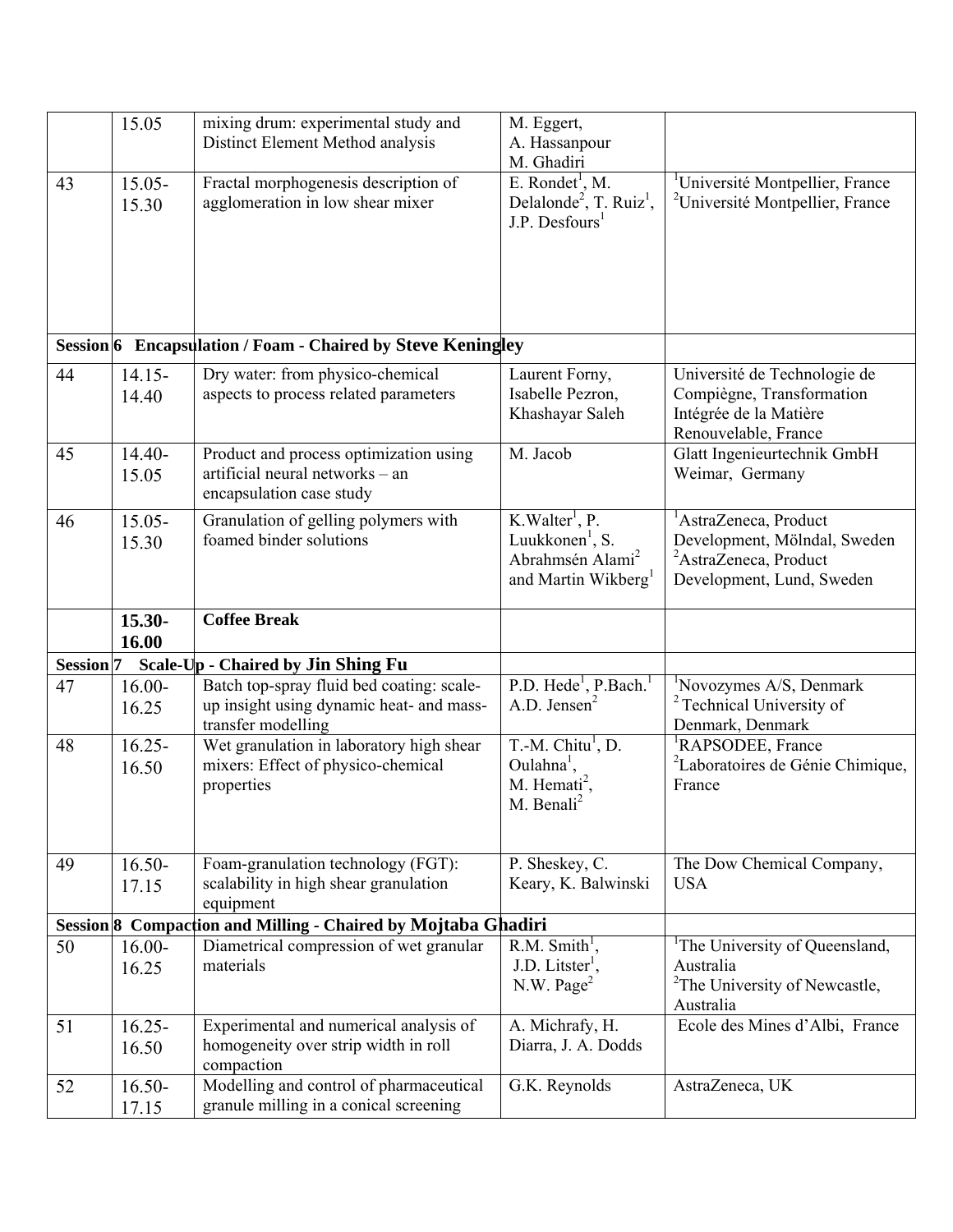|    |           | mill (Comil)                                                   |                                  |                                              |
|----|-----------|----------------------------------------------------------------|----------------------------------|----------------------------------------------|
|    |           | Session <sup>[9]</sup> Mechanical Characterisation of Granules | - Chaired by Mike Adams          |                                              |
| 53 | $16.00-$  | Assessment of granule strength via                             | K. A. Macias, A.                 | Purdue University, USA                       |
|    | 16.25     | surface energy and densification                               | Otte M.T. Carvajal               |                                              |
|    |           | approaches                                                     |                                  |                                              |
| 54 | $16.25 -$ | Relationship between mechanical                                | D. Tellez-Medina,                | University College Cork, Ireland             |
|    | 16.50     | properties and shape descriptors of wet                        | Edmond Byrne, John               |                                              |
|    |           | granules                                                       | Fitzpatrick,                     |                                              |
|    |           |                                                                | Muammer Catak, K.                |                                              |
|    |           |                                                                | Cronin                           |                                              |
| 55 | $16.50 -$ | Effect of batch size on mechanical                             | C. Mangwandi <sup>1</sup> , M.J. | <sup>1</sup> The University of Sheffield, UK |
|    | 17.15     | properties of granules in high shear                           | Adams <sup>2</sup> , M.J.        | University of Birmingham, UK                 |
|    |           | granulation                                                    | Hounslow <sup>1</sup> , A.D.     |                                              |
|    |           |                                                                | Salman <sup>1</sup>              |                                              |
|    |           |                                                                |                                  |                                              |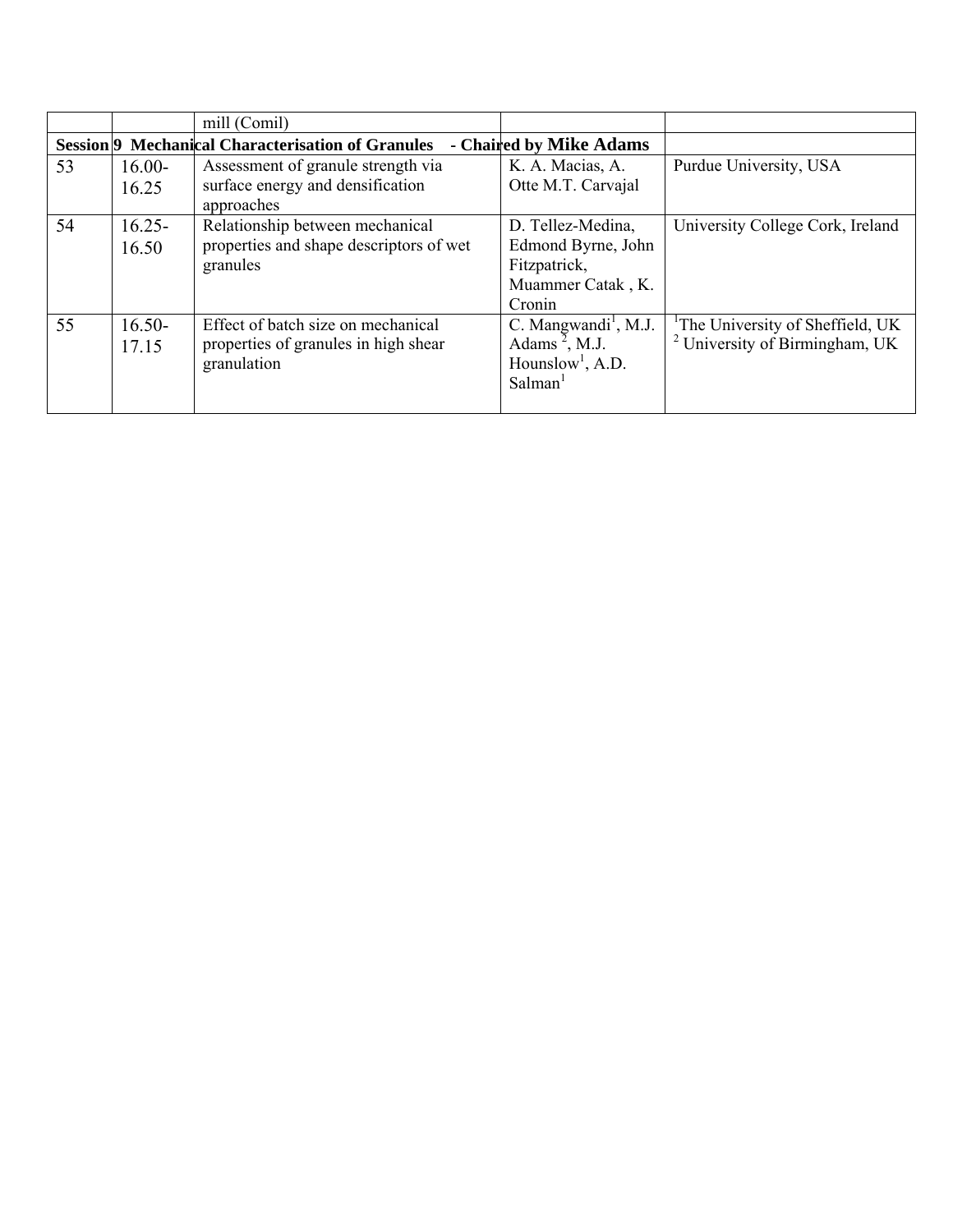## **Day 3- 26th June 2009**

| Paper<br>No. | <b>Time</b>        | <b>Topic</b>                                                                                                                                                                | Speaker                                                                                                  | Group                                                                                                                                       |
|--------------|--------------------|-----------------------------------------------------------------------------------------------------------------------------------------------------------------------------|----------------------------------------------------------------------------------------------------------|---------------------------------------------------------------------------------------------------------------------------------------------|
|              | $09.00 -$<br>10.00 | <b>Plenary Lecture:</b><br>End product property needs and how they<br>influence the choice of materials and process                                                         | Prof Peter<br>Kleinbudde<br>Introduced by Dr T.<br>A. Nagy                                               | Gedeon Richter Plc., Hungary                                                                                                                |
|              | $10.00 -$<br>10.30 | <b>Break coffee</b>                                                                                                                                                         |                                                                                                          |                                                                                                                                             |
|              |                    | <b>Session 1 Fluidised Bed Granulation - Chaired by Markus Hartmann</b>                                                                                                     |                                                                                                          |                                                                                                                                             |
| 56           | $10.30 -$<br>10.55 | Moisture balance calculation-what is it good<br>for? Theory and industrial praxis                                                                                           | T. A. Nagy                                                                                               | Gedeon Richter Plc., Hungary                                                                                                                |
| 57           | $10.55 -$<br>11.20 | Analysis of the product granulometry,<br>temperature and mass flow of an industrial<br>multichamber fluidized bed urea granulator<br>operating at unsteady state conditions | D. Bertin, I.<br>Cotabarren, V.<br>Bucalá, J. Piña                                                       | Universidad Nacional del Sur,<br>Argentina.                                                                                                 |
| 58           | $11.20 -$<br>11.45 | Markov chain modelling of fluidised bed<br>granulation                                                                                                                      | M.Çatak, N. Baş, D.<br>Tellez-Medina, E.<br>Byrne, J. Fitzpatrick<br>K.Cronin                            | University College Cork,<br>Ireland                                                                                                         |
|              |                    | <b>Session 2 Other Granulation Techniques - Chaired by Karen Hapgood</b>                                                                                                    |                                                                                                          |                                                                                                                                             |
| 59           | $10.30 -$<br>10.55 | A first order numerical study of the<br>spheronisation process                                                                                                              | L.A. $Mills1$ ,<br>I.C. Sinka <sup>1</sup> ,<br>$H.V.$ Atkinson <sup>1</sup><br>B.Gururajan <sup>2</sup> | <sup>1</sup> University of Leicester, UK<br><sup>2</sup> AstraZeneca R&D<br>Charnwood UK                                                    |
| 60           | $10.55 -$<br>11.20 | The enzymatic role in phthalate degradation<br>by phthalic acid aerobic granule in sequencing<br>batch reactor                                                              | P. Zeng <sup>1</sup> , Y.H.<br>Song <sup>1</sup> , J.H. Tay <sup>2</sup>                                 | <sup>1</sup> Chinese Research Academy<br>of Environmental Sciences,<br>China<br><sup>2</sup> Nanyang Technological<br>University, Singapore |
| 61           | $11.20 -$<br>11.45 | Gibbsite particles interactions and<br>agglomeration during crystallization from<br>Bayer liquors                                                                           | Jonas Addai-Mensah                                                                                       | University of South Australia,<br>Australia                                                                                                 |
|              |                    | <b>Session 3 Fundamental Aspect of Granulation - Chaired by Nigel Sommroberts</b>                                                                                           |                                                                                                          |                                                                                                                                             |
| 62           | $10.30 -$<br>10.55 | Breakage of drop nucleated granules in a<br>breakage only high shear mixer                                                                                                  | R.M. Smith,<br>J.D. Litster                                                                              | The University of<br>Queensland, Australia                                                                                                  |
| 63           | $10.55 -$<br>11.20 | Producing hollow granules from hydrophobic<br>powders in high-shear mixer granulators                                                                                       | Nicky Eshtiagh <sup>1</sup> i,<br>Benedicta<br>Arhatari <sup>2</sup> ,                                   | <sup>1</sup> Monash University, Australia<br><sup>2</sup> La Trobe University,<br>Australia                                                 |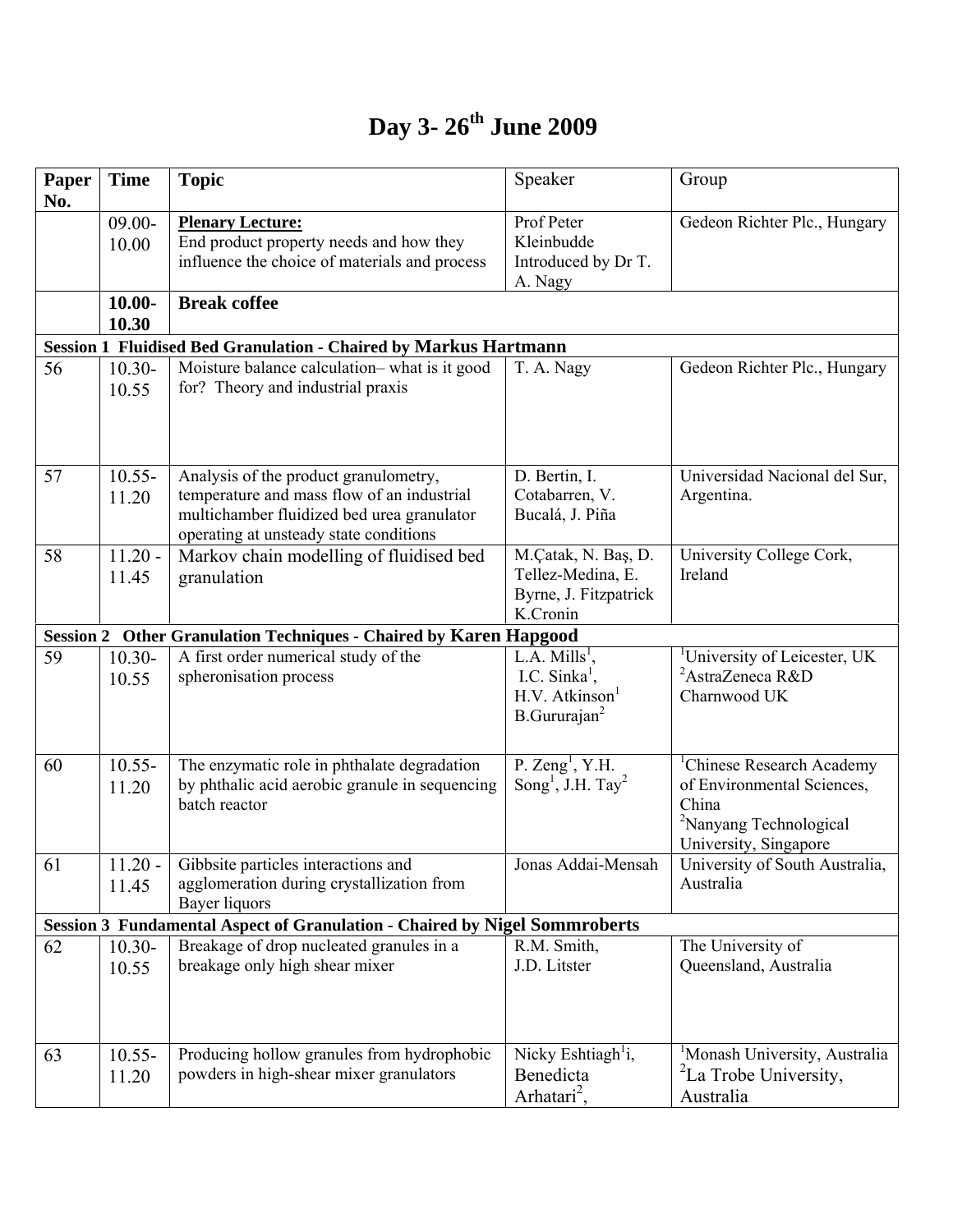|    |           |                                                           | Karen P. Hapgood <sup>1</sup>                   |                                                       |
|----|-----------|-----------------------------------------------------------|-------------------------------------------------|-------------------------------------------------------|
| 64 | $11.20 -$ | Wetting, disintegration and dissolution of                | L. Forny,                                       | Nestlé Research Centre,                               |
|    | 11.45     | agglomerated water soluble powders                        | A. Marabi                                       | Switzerland                                           |
|    |           |                                                           | S. Palzer                                       |                                                       |
|    | $11.45 -$ | Lunch                                                     |                                                 |                                                       |
|    | 12.45     |                                                           |                                                 |                                                       |
|    | $12.45 -$ | <b>Plenary Lecture:</b>                                   | Prof Jim Litster                                | Purdue University, USA.                               |
|    | 13.15     | What of the future?                                       | Introduced by Prof                              |                                                       |
|    |           |                                                           | Mike Hounslow                                   |                                                       |
|    | $13.15 -$ | <b>Coffee Break</b>                                       |                                                 |                                                       |
|    | 14.15     |                                                           |                                                 |                                                       |
|    |           | Session 4 Food Granulation - Chaired by Philip Moore      |                                                 |                                                       |
| 65 |           | Caking of amorphous powders - material                    | M. Hartmann <sup>1</sup> ,                      | <sup>1</sup> Nestlé Product Technology                |
|    | $14.15 -$ | aspects, modelling and applications                       | $S.$ Palzer <sup>2</sup>                        | Centre, Germany                                       |
|    | 14.40     |                                                           |                                                 | <sup>2</sup> Nestlé Research Center,                  |
|    |           |                                                           |                                                 | Switzerland                                           |
| 66 | 14.40-    | Morphological characterization with image                 | F.Z.Vissotto                                    | <sup>1</sup> Food Technology Institute,               |
|    | 15.05     | analysis of cocoa beverage powder                         | G.C. Dacanal <sup>2</sup> ,                     | Campinas, Brazil                                      |
|    |           | agglomerated with steam                                   | G.B.Q. Cardozo <sup>1</sup> ,                   | <sup>2</sup> University of Campinas,                  |
|    |           |                                                           | M.I.Rodrigues $^2$ .                            | <b>Brazil</b>                                         |
|    |           |                                                           | F.C.Menegalli <sup>2</sup>                      |                                                       |
| 67 | 15.05-    | Granulation of food powders: unsteady                     | $S.K.$ Dorvlo <sup>1</sup> , S.                 | <sup>1</sup> The University of Sheffield,             |
|    | 15.30     | granular velocities                                       | Palzer <sup>2</sup> , M.                        | <b>UK</b>                                             |
|    |           |                                                           | Hartmann <sup>3</sup> , M.J.                    | <sup>2</sup> Nestlé Research Centre,                  |
|    |           |                                                           | Hounslow <sup>1</sup> ,<br>A.D. Salman          | Switzerland<br><sup>3</sup> Nestlé Product Technology |
|    |           |                                                           |                                                 | Centre, Germany                                       |
|    |           |                                                           |                                                 |                                                       |
| 68 | 15.30-    | Effect of high shear granulation parameters on            | P. B. Pathare, N.                               | University College Cork,                              |
|    | 15.55     | the production of a granola cereal aggregate              | Baş, J.J. Fitzpatrick,                          | Ireland                                               |
|    |           |                                                           | K. Cronin                                       |                                                       |
|    |           |                                                           | E. P. Byrne                                     |                                                       |
|    |           | Session 5 Roller Compaction - Chaired by Bindhu Gururajan |                                                 |                                                       |
| 69 |           | Roller compaction process modelling:                      | G.K. Reynolds,                                  | AstraZeneca R&D                                       |
|    | $14.15 -$ | prediction of operating space                             | B. Gururajan,                                   |                                                       |
|    | 14.40     |                                                           | R. Ingale, R.                                   |                                                       |
|    |           |                                                           | Roberts,<br>N.Sandler,                          |                                                       |
|    |           |                                                           | D. Simpson                                      |                                                       |
| 70 | 14.40-    | A comparative study of powder compression                 | B. A. Patel <sup>1</sup> , C. Wu <sup>1</sup> , | <sup>1</sup> University of Birmingham,                |
|    | 15.05     | behaviour during roller compaction and                    | M.J. Adams <sup>1</sup> , N.                    | UK                                                    |
|    |           | uniaxial compaction                                       | Turnbull <sup>2</sup>                           | ${}^{2}P$ fizer Ltd, UK                               |
| 71 | $15.05 -$ | Roller compaction of moist powders                        | $C.-Y. Wu1, A.M.$                               | <sup>1</sup> University of                            |
|    | 15.30     |                                                           | Miguélez-Morán <sup>1,2</sup> ,                 | Birmingham, UK                                        |
|    |           |                                                           | $W.-L.Hung1$                                    | 2 University of                                       |
|    |           |                                                           | $J.P.K.$ Seville <sup>3</sup>                   | Heidelberg, Germany                                   |
|    |           |                                                           |                                                 | <sup>3</sup> University of Warwick, UK                |
| 72 | 15.30-    | New challenges for press agglomeration using              | H. Stahl                                        | Hosokawa Bepex GmbH,                                  |
|    |           | roller compaction                                         |                                                 | Germany                                               |